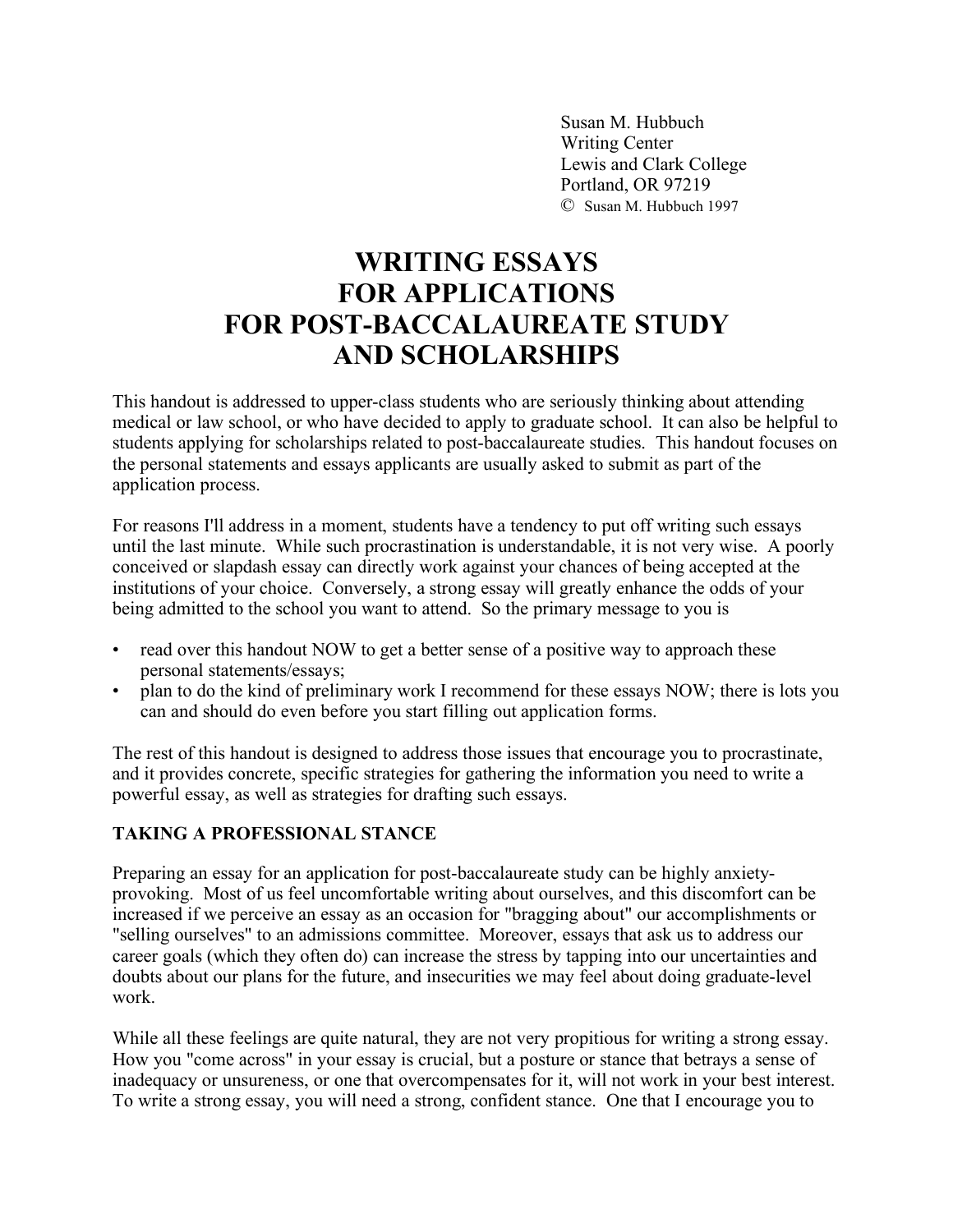take is what I'll call a professional stance, and the key to this stance is your recognizing that, while an admissions or scholarship committee is making choices, so are you. While it is the job of the committee to select those candidates that seem most promising, your job is going to be to tell this committee why YOU have decided that this program of study, this school, is the right one for YOU.

Helpful in adopting a professional stance is an old business concept, "goodness of fit." A model for employment decisions, "goodness of fit" suggests that both a company and an employee are going to be most satisfied when there is a "fit" between the needs and goals of the company and the personal needs and goals of the employee. In the area of graduate study, your background in a field is, of course, important to the school to which you are applying. But just as important to it are your attitudes and needs--your desire to learn, your motivation to complete the program, your commitment to the field or profession. And such motivation and commitment come from conscious decisions you've made for yourself about your personal goals for yourself, and the part graduate work plays in your reaching these goals.

In other words, you want to focus on your own decision-making processes. If you enroll in any graduate-level program, YOU are making a major PERSONAL investment and commitment. You are committing YOUR time, YOUR energy, YOUR money to acquire knowledge, skills, and experiences that YOU deem important because they take you closer to YOUR aspirations. You should be examining specific aspects of graduate programs in light of the skills and knowledge and expertise YOU want and need. And you should CHOOSE to apply to particular schools because of the advantages YOU see these schools offering YOU.

The preliminary stages of writing essays for graduate programs and scholarships (see page 3) provide you with the opportunity to examine and work through your motivations, your needs, your desires--not simply in terms of a set program of study, but, more importantly, in terms of the ways that such a program of study fits with your long-range aspirations, the kind of work that is going to give you a sense of personal accomplishment and satisfaction. The advantages of working these issues out on paper are two-fold. As they give you a chance to decide if graduate work is right for you and, if it is, what type of graduate program best offers you what you want, you will be recording the kind of information that will be the substance of any essay you write.

When you are ready to start drafting essays for particular schools, you will be giving admissions committees insights into your decision-making processes--those motives, values, and aspirations that have led you, at this point in time, to pursue advanced study. Details about your various accomplishments, activities, and experiences will be there to illustrate and concretize these more abstract points. In short, you will be giving admissions committees a portrait of yourself as a specific, unique individual. Your essay will be strong not only because you are the only person who could have written it, but also because you present yourself as one who has given careful thought to this decision and that, as a consequence, you have the motivation and commitment it will take to be a successful graduate student.

Before we leave this all-important matter of adopting a professional stance, there is one other way in which the concept of goodness of fit can help you cope with anxieties that surround completing these applications. There are two ways you can prepare yourself to cope with the possibility of not being accepted by particular schools. One, of course, is to see such decisions as rejections—proof of your inadequacies and unworthiness. But, if you look at them from a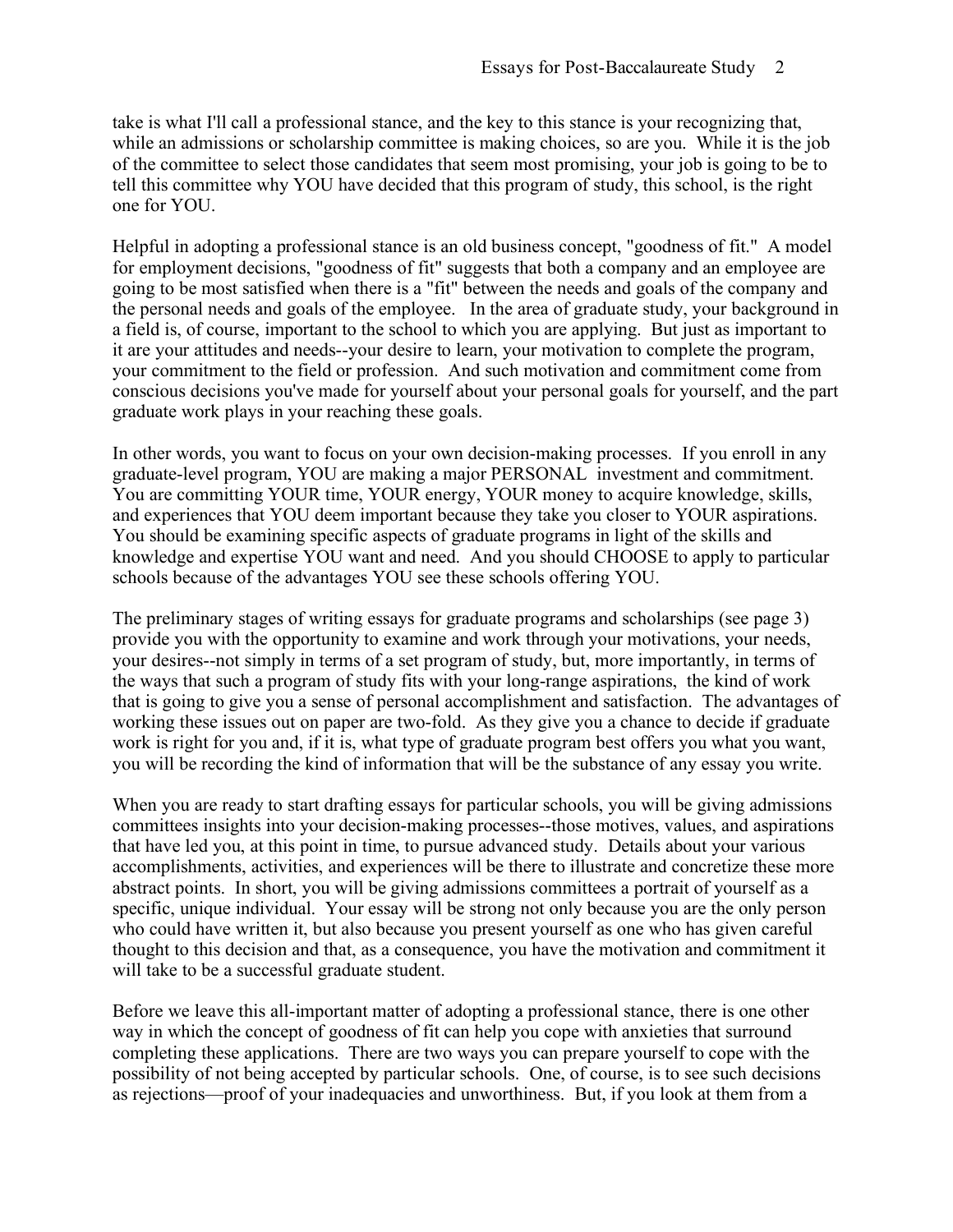professional stance, you can view such decisions by an admissions committee as a sign that this school or program was not right for you. It is very possible that you yourself would not have been happy in that program, that you would not "fit" in, and, therefore, that your personal needs, desires, and expectations would not have been met. To increase the chances of a goodness of fit between you and a specific graduate program, it makes sense for you to give admissions committees as clear and honest a picture as you can of what you want, need, and expect of their programs.

## **WORKING ON YOUR ESSAY**

In the Writing Center I have had a great deal of experience working with students on essays for applications for post-baccalaureate study, and I've found that the process is most likely to produce a good, strong essay if you go through each of the three stages outlined here in the order in which they are laid out.

I repeat—you should be working on the preliminary stages of the essay-writing process at the same time that you are contemplating advanced study, at the same time that you are consulting with faculty and people active in the field or profession, gathering information about possible degrees and programs.

## Stage #1: Preliminary Stages of the Essay-Writing Process—Freewriting

At this stage of the process you have two interrelated goals:

- In this stage you will be finding your professional stance by clarifying for yourself your career goals and objectives, your motivations for pursuing graduate work, and the type of programs that will best suit your needs.
- At the same time, the freewriting you do will be the most efficient way of recording the information—especially concrete and specific details—about yourself that will set your essay off from those of others and reveal you as a unique individual.

In a moment I'll provide a series of "prompts" that will get you started. But for this stage of the process to work as it should, there are a few vital "rules" that you should keep in mind:

- A freewrite is just what the term implies. At this stage you must shut off any critical voices in your head. Don't edit out ideas. Try to overcome any self-consciousness you have. Don't try to write "good prose," and put aside all concerns about grammar and the like. Your aim is to record what is going on in your mind, no matter how disorganized, or silly, or irrelevant your thoughts may seem. You will choose how much, if any, of this freewriting you show to another person.
- Since concrete, specific details will be important to the final version of your essay, you will work particularly hard to capture in words as much as you can of those concrete events and moments that pop into your mind as you are writing.
- Look at this stage as an on-going process. That is, plan to do a series of freewrites over a period of weeks, spending 15 or 20 minutes on them at a stretch. Rereading what you've already written will probably prompt more thoughts.
- Do NOT, under any circumstances, erase or throw away entries or parts of entries. If you don't agree with something you've just written, say that and try again.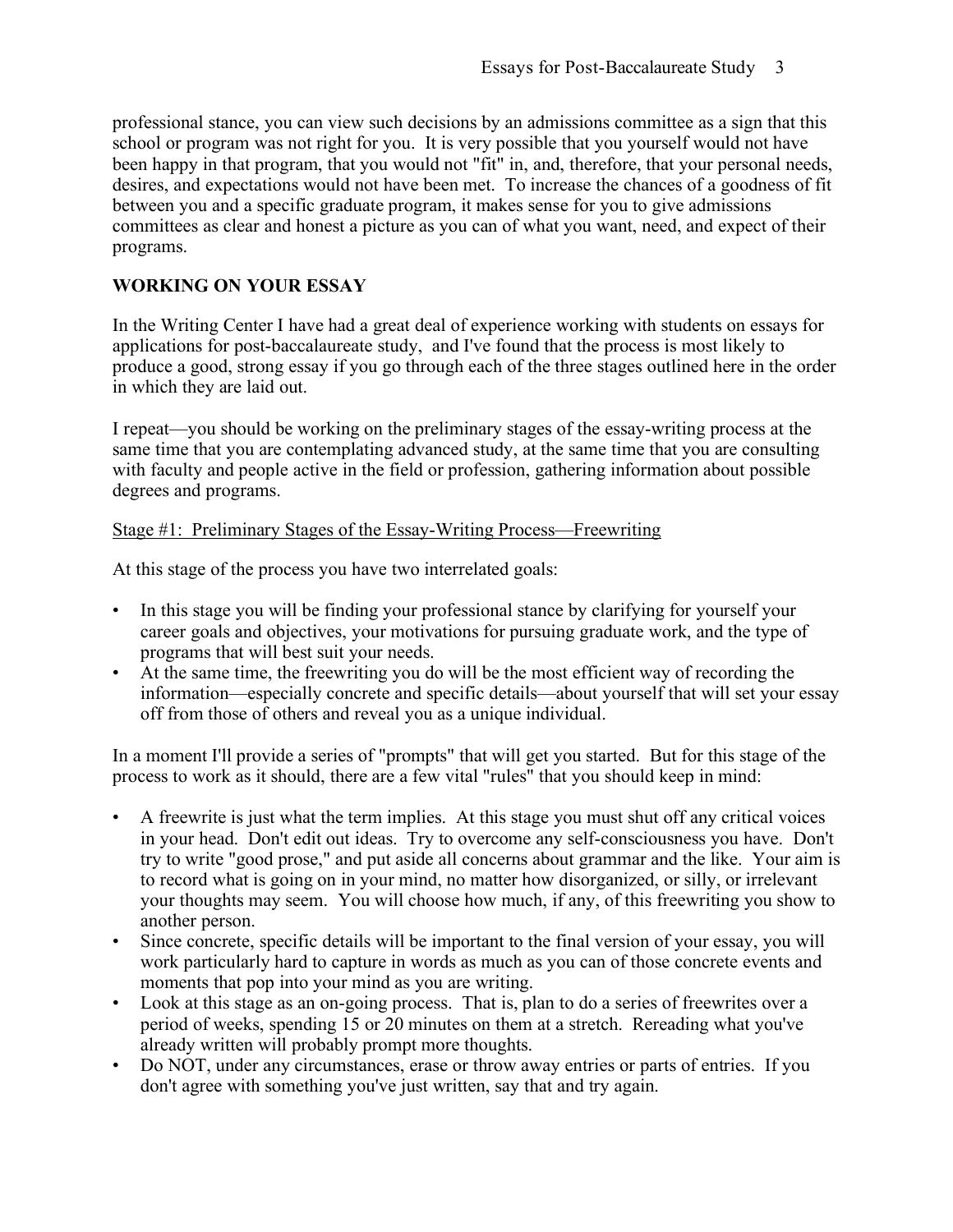What follows are prompts to get you started. They are only prompts. You should not restrict yourself to these topics, nor should you feel obliged to write about all of them. As you get information about "topics" that specific schools ask you to write about, you may need to do further freewrites to cover topics you didn't consider in this first round.

### Prompts for Freewrites:

- Imagine yourself "on the job" 10 or 15 years from now. In the most ideal of all ideal worlds, what kind of activities would you be engaged in? What would you be doing during your work day ?
- What kind of work or activities give you the most personal satisfaction?
- What leads you to believe that you'd be good at the kind of work you want to do? Think about character or personality traits, talents you have, as well as specific skills you've developed.
- Write about those experiences that have led you to consider a particular career or profession. Think about experiences in school and extra-curricular activities. Think about your high school years as well as these you've spent in college.
- Think about events, experiences, moments that have dramatically affected you. How have they changed you? Are they related to your current desires and goals for yourself?
- What do you consider to be your most significant accomplishment? Why? How has it affected your desires and goals?
- What do you consider to be the greatest failure in you life until now? How have you dealt with it?
- Consider you personal learning style and work habits. In post-baccalaureate study, you'll be expected to be a self-directed learner. Will this present problems for you? How do you plan to cope? Where do you find the motivation to get work done?
- What knowledge, skills, and background do you ALREADY have that would contribute to your success in the work you want to do?
- What kinds of knowledge, skills, or experiences do you NOT currently have that you expect graduate work to provide? Be as concrete and specific as you can.
- Talk to yourself about uncertainties and doubts you have about the kind of work you think you want to do.
- Talk to yourself about your doubts, your fears, your anxieties about doing advanced work.
- Consider specific degrees or programs you are contemplating. Be as specific as possible about the appeal each has for you. Now make a list of the drawbacks of each.

### Stage #2: Drafting Your Essay

At least a month, if not 6 weeks, before you intend to submit your applications, it is time to start drafting your essay(s).

Your objective at this stage of the process is

to develop a unified and coherent ROUGH draft that you ask others to read and respond to (these "others" will most definitely include faculty members and people you may know who are active in the field, especially individuals you are asking to write letters of recommendation; they may also include friends and consultants in the Writing Center, and counselors in 3CE).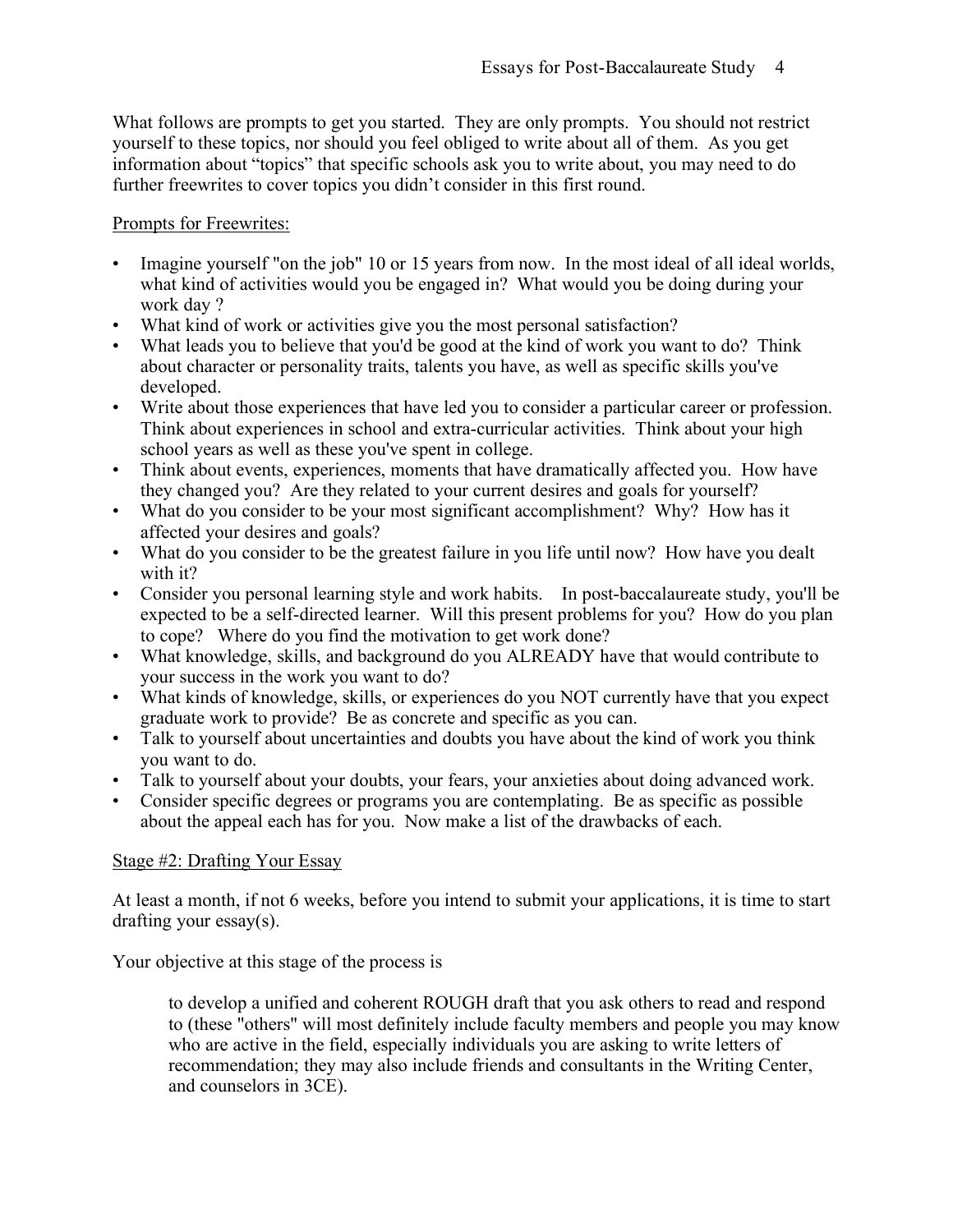In a moment I'll give some tips for getting through this stage, but let's stay with your objectives for a moment:

- You will, at this stage, have to consider specific questions or topics individual applications ask you to address. But you may be able to develop a basic "boilerplate" essay that you can modify for individual schools. It's worth writing down all questions/topics you will be addressing, and group them for this purpose. It is easy enough to copy-and-paste these topics into a master file on your computer.
- This essay is NOT going to be a laundry list of your accomplishments and experiences, nor will it be simple, chronological autobiography (unless an autobiography is asked for). Rather, your objective is to find one point or idea—a theme, if you will—that you will develop into an extended response to the topic or question (e.g., why you've decided to study law or medicine or political science, or why a particular event in your life was so significant). This point, idea, or theme will guide choices you make about what you say and how you organize your ideas.
- Do plan to include lots of concrete details to illustrate and give examples of your general points.
- Do NOT worry about length. Since you may cut out the very things you ought to be saying, let the draft run long, assuming that you will shorten it when you reach Stage 3 (Refining and Polishing Your Essay).

## Tips for Reaching These Objectives:

- Before you begin, set a deadline (at least two or three weeks before you plan to submit your application) for giving your draft to others.
- With a printed copy of ALL your freewriting, find a quiet place where you will not be interrupted for an hour or two. Read over your freewrites with two things in mind:
	- possible themes or main points;<br>• important details (you may want
	- important details (you may want to highlight these).
- Plan on writing a series of drafts, and also plan to work from whole to part. Express your central point or theme in one sentence, then sketch out an outline of the whole essay.
- As you write, develop statements that elaborate on this main point, that explain it. For this reason, they will focus on your perceptions, your values, your beliefs; you'll fill in with details. Main clauses of your sentences should look like this:

From this experience I learned. . . My objectives were to. . . I have valued this work because. . .

- Remember that this is a DRAFT. Don't sweat the small stuff, and leave your options open. If you aren't sure about sentences, details, etc., just mark them (underline, boldface, italicize).
- On a separate sheet of paper, make a list of questions and concerns you want to discuss with your readers. Your list may include things that it might not be wise for you to say, or issues you think you should address (e.g., low grades in certain courses, borderline standardized test scores, leaves of absence, etc.).
- When you give your draft to others, tell them that it is still ROUGH, and emphasize that you need their reactions to the CONTENT and STRUCTURE of the essay.